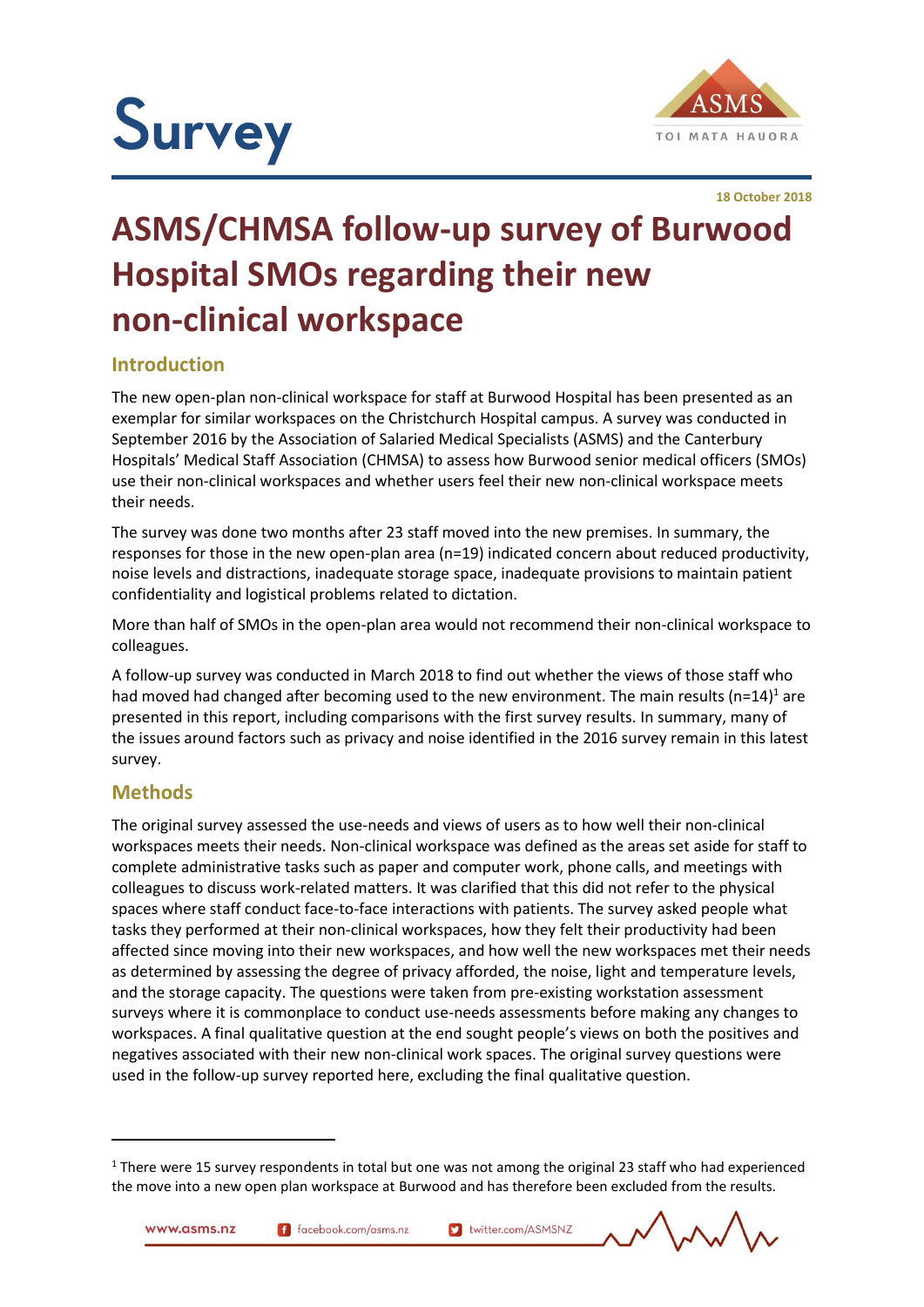# **Results**

## **Response rate**

The survey was sent out to a total of 37 individuals who all worked out at Burwood in some capacity. Only 23 individuals, however, were affected by the original change in their workplace design and 14 of these 23 responded. As noted above, the response from an individual who was not originally affected by the change to workplace design has been excluded from the results. The response rate of the survey has thus been calculated on the basis of the 23 who were the focus of the research (14/23) 61%.

# **Productivity and tasks**

As in the original survey, on average over half of the time used by respondents in their non-clinical workspaces involved reading, writing and typing, with most of the remainder of the time divided between having meetings, using the phone, dictation and filing.

While the 2018 survey shows some improvement in respondents' assessment of how their productivity has been affected by their new workspace design, this came from a very negative starting point. In the latest survey, 43% of respondents felt their productivity had been adversely affected, down from 50% in 2016 (Figure 1).





# **Views concerning privacy**

A key element of a non-clinical workspace is the ability for staff to view confidential material, including patient records, as well as have private phone conversations and hold meetings. The survey examined privacy according to three key elements: visual privacy, acoustical privacy and 'meeting' privacy. The survey included the breakout rooms within the new Burwood space as part of the non-clinical workspace.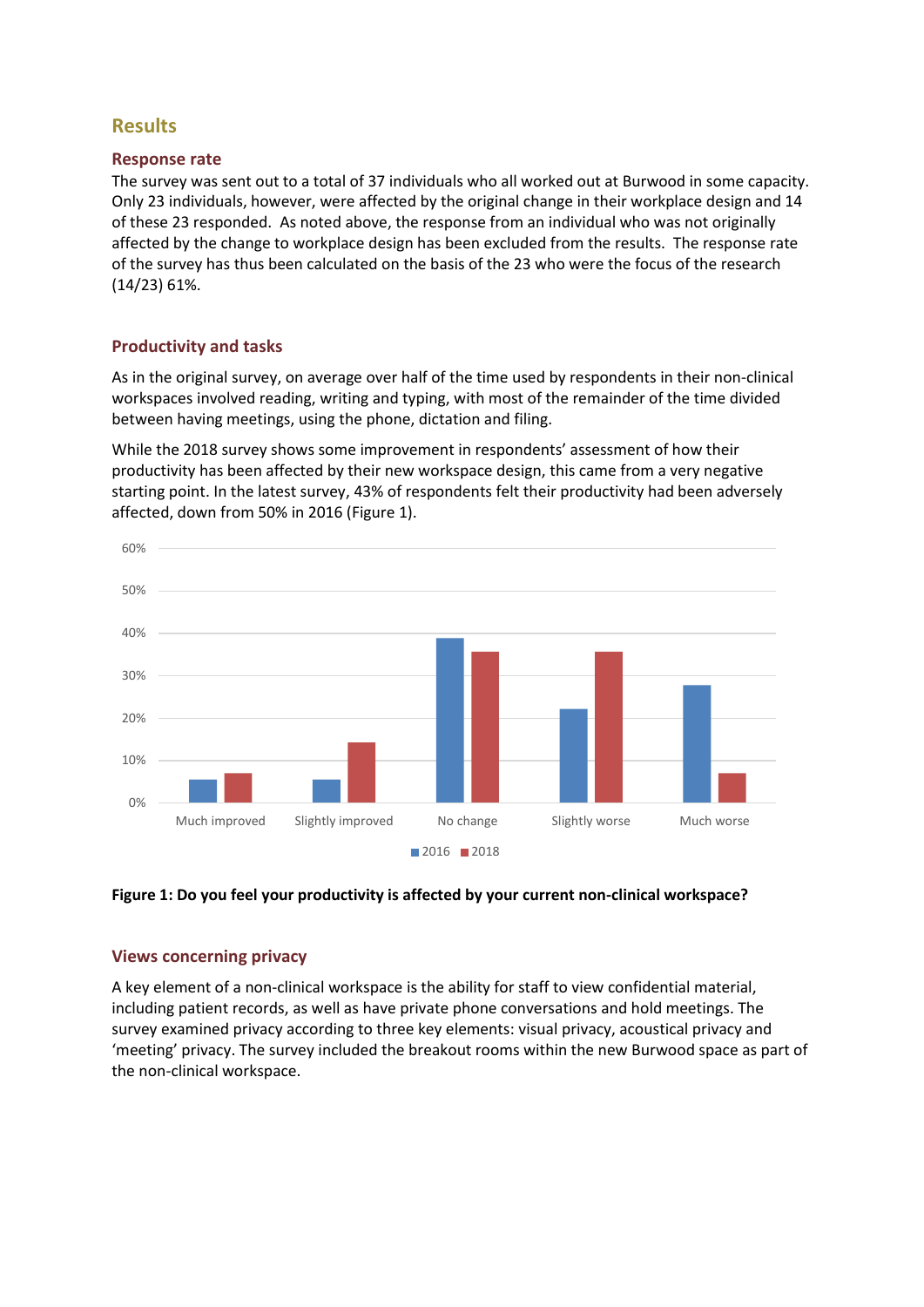#### **Visual privacy**

Almost all survey respondents had some need for visual privacy in their workspace. As before, views on the adequacy of the workspaces for visual privacy were mixed (Figure 2). While the majority signaled their workspaces provided them with some degree of privacy, some commented on the difficulties of visual privacy in an open environment.



#### **Figure 2: My current non-clinical workspace, including access to break out rooms, provides me with sufficient visual privacy to conduct confidential tasks when required**

#### **Acoustical privacy**

Acoustical privacy had improved since 2016, with all respondents saying they had at least some degree of privacy and nearly two-thirds indicating this was 'often' or 'always' (Figure 3). Some respondents commented that some of the breakout rooms were not sufficiently sound-proof.



**Figure 3: My current non-clinical workspace, including access to break out rooms, provides me with sufficient privacy to conduct confidential telephone conversations when required**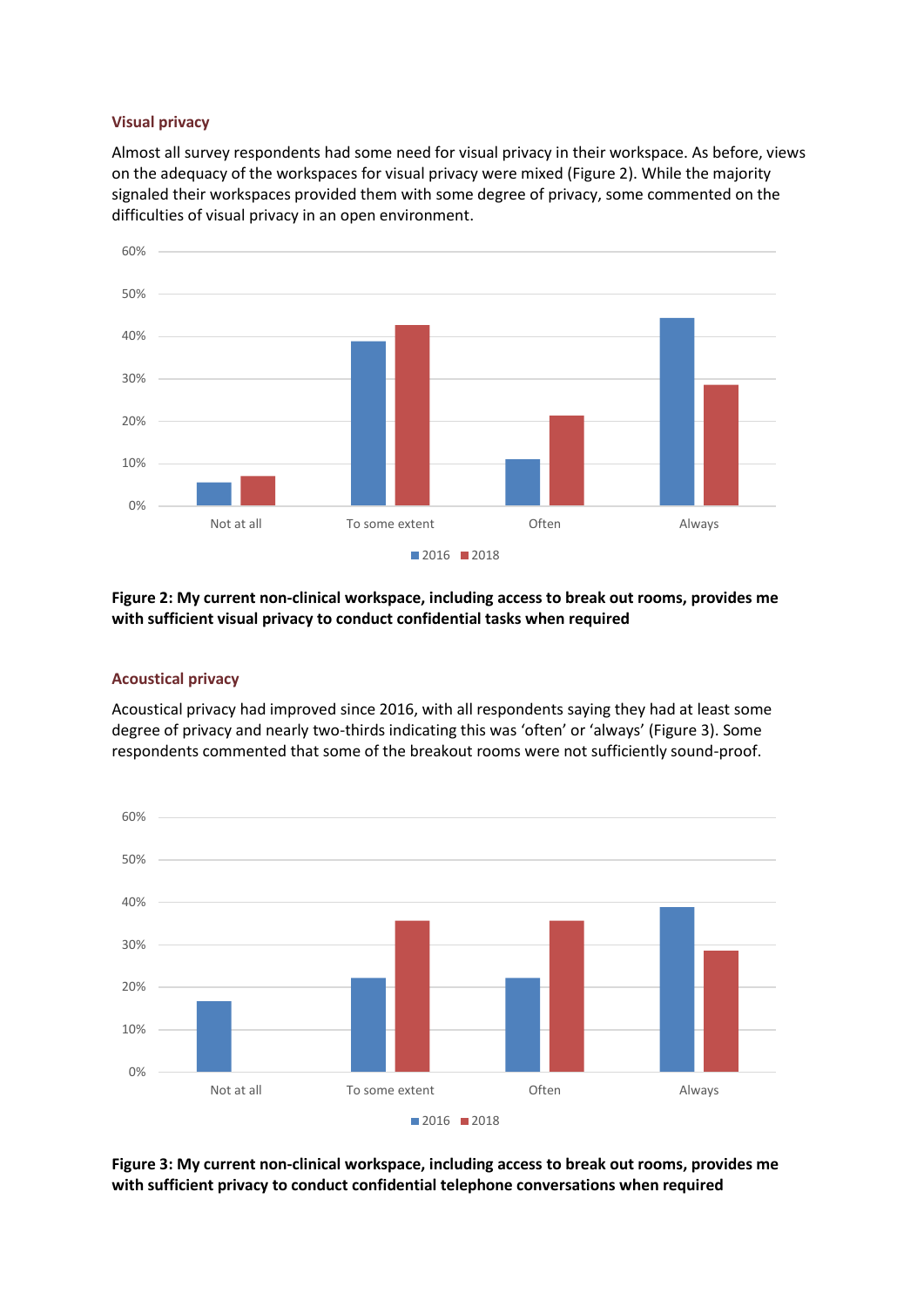#### **Meeting privacy**

Most respondents in both surveys signalled a clear preference to hold meetings in adjoining small meeting rooms rather than at their desks or within shared office spaces, indicating the importance of break-out rooms in non-clinical workspaces. In both surveys approximately two-thirds of the respondents felt they had adequate privacy to conduct their face-to-face meetings 'often' or 'always' (Figure 4). A similar proportion felt they had sufficient privacy to have private meetings when required (Figure 5).



**Figure 4: My current non-clinical workspace, including access to break-out rooms, provides me with sufficient privacy to conduct face-to-face conversations when required**



**Figure 5: My current non-clinical workspace, including access to break-out rooms, provides me with sufficient privacy to conduct private meetings when required**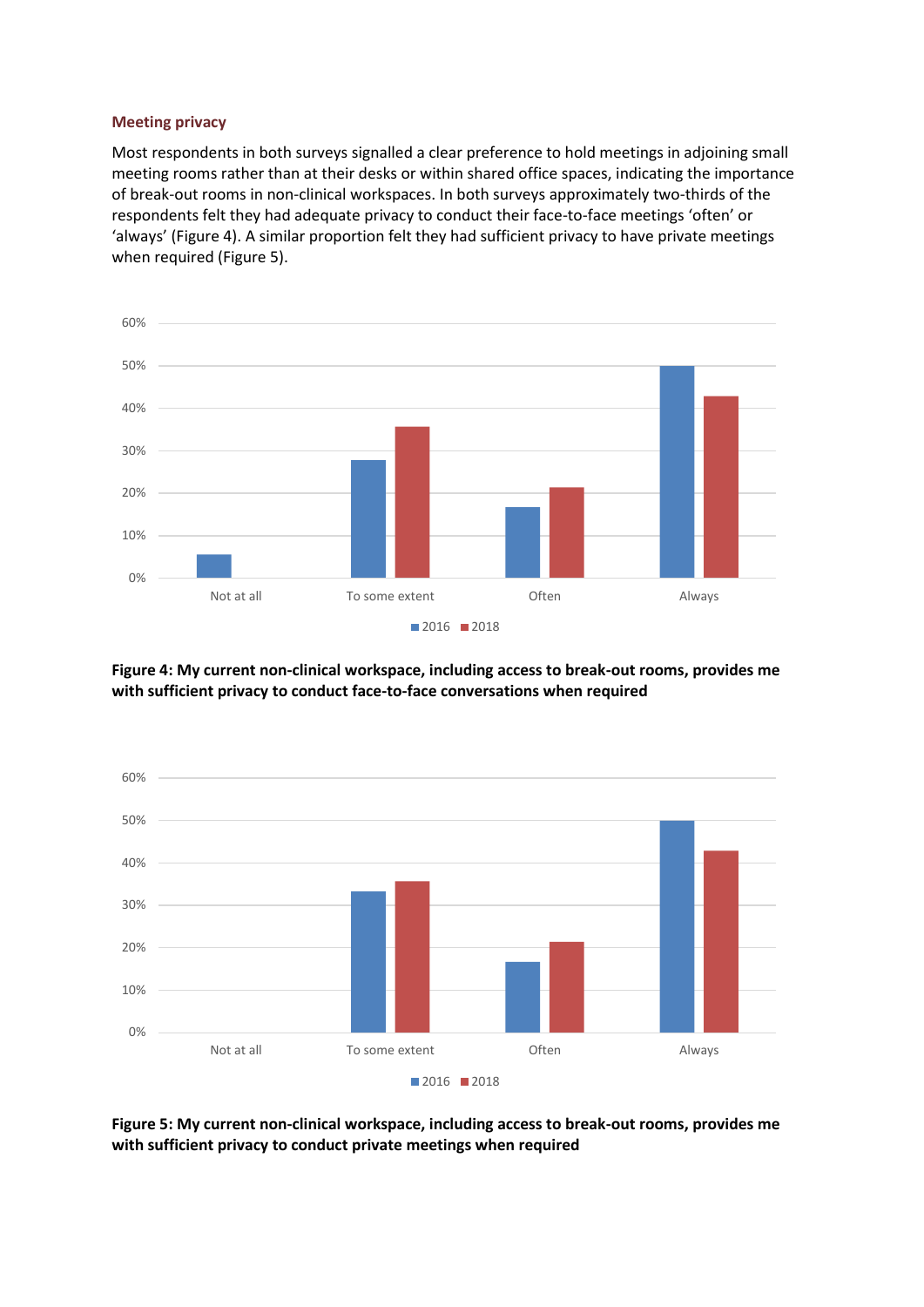## **Noise, temperature and light issues**

## **Noise issues**

As shown in Figure 6, views about workplace noise levels were mixed in both surveys, though noise is an issue for around half of respondents, with the 2018 results slightly more negative. In 2018, 28.6% agreed that the environment was quiet, while none strongly agreed – a drop from 44.4% for those two results in 2016.

Half of the 2018 survey respondents felt the degree of quiet was adequate for them to be productive – down from 61.1% in 2016 (Figure 7). Around 40% in both surveys found noise distractions were such that it affected their ability to conduct their non-clinical work. (Figure 8).



**Figure 6: My current non-clinical work environment is quiet**



**Figure 7: I am able to have sufficient quiet and undisturbed time to be productive in my new nonclinical workspace**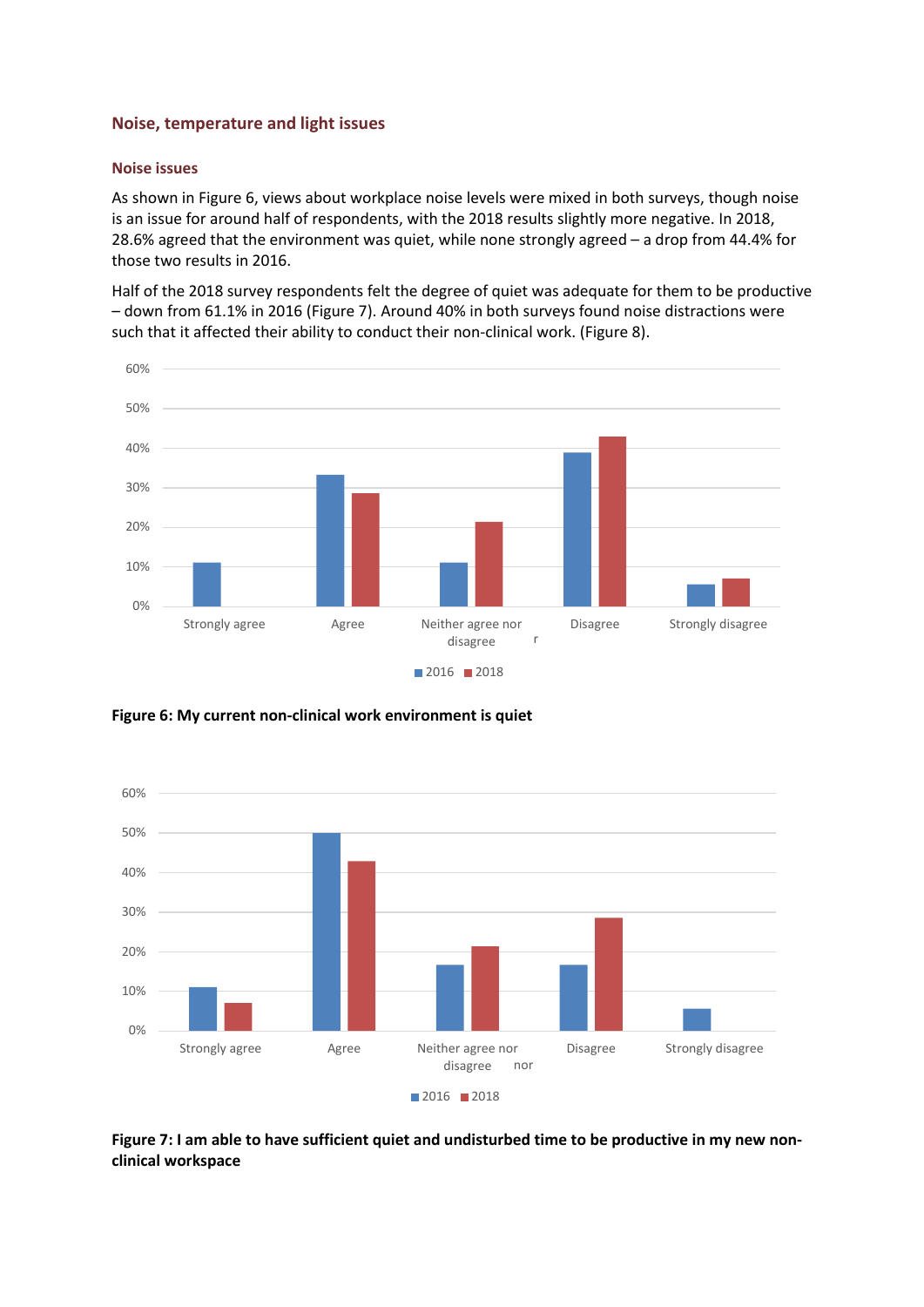

## **Figure 8: My current non-clinical work environment has many noise distractions that affect my ability to conduct my non-clinical work**

As with the first survey, the most common comments left by respondents concerned the ambient noise from administrative staff who share the new open-plan workspace, especially when having phone conversations. "Main noise issues come from secretaries making phone calls to patients who are often hard of hearing. Would have been better if secretaries were in a private area…". One respondent said the biggest problem was "I get no non-clinical time."

# **Lights issues**

As shown in Figure 9, most respondents felt their work-space had adequate natural light. However, while there appear to have been improvements since 2016, more than half (57.2%) said they had no control over the lighting at their workstation, which could affect satisfaction with the workstations in the future (Figure 10).



**Figure 9: My current non-clinical workspace provides me with sufficient natural light**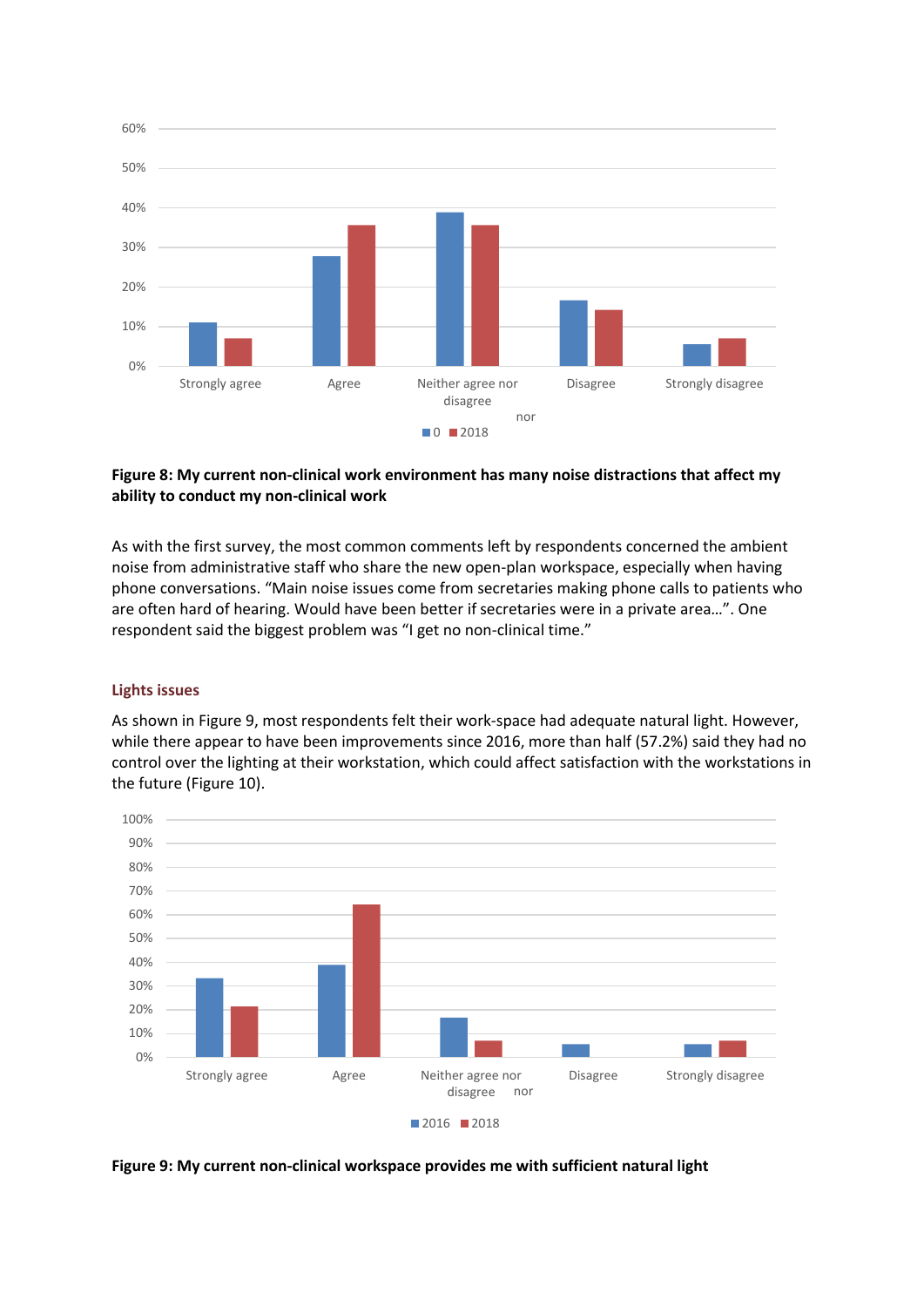

**Figure 10: My current non-clinical workspace enables me to have control over the lighting at my work station**

#### **Temperature issues**

As with the 2016 survey, no respondents in the latest survey agreed that they had control over the temperature and airflow in the workspace (Figure 11).



**Figure 11: I am able to control the temperature and/or airflow in my current non-clinical workspace**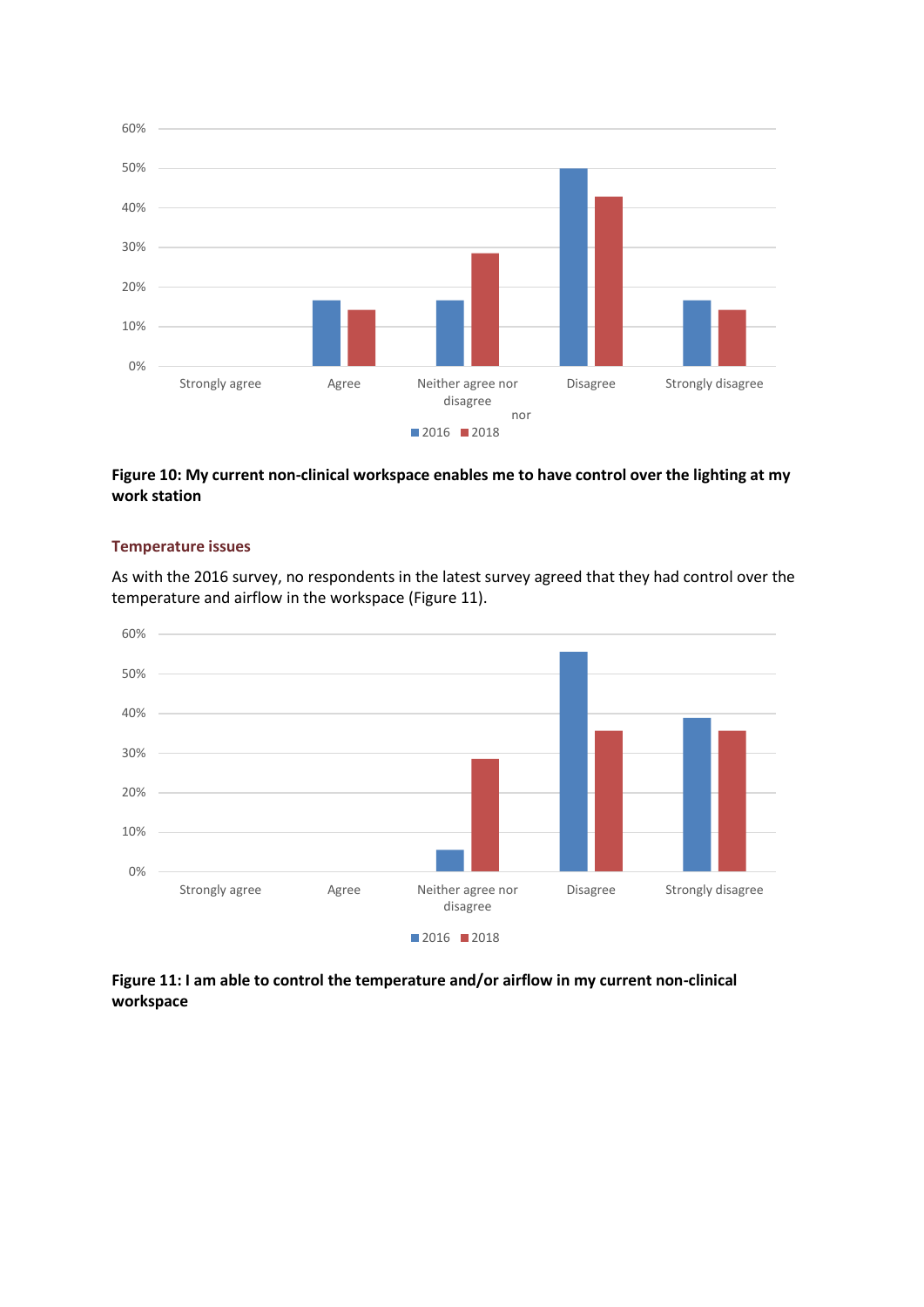# **Adequacy of physical space**

The survey also sought to assess the adequacy of the physical space in the workspaces, including the ability to conduct work effectively as well as find enough storage for belongings and paperwork. In 2016, 61.1% disagreed or strongly disagreed there was adequate storage space in their new workspace (Figure 12) but most felt that the space was adequate in order to conduct work (Figure 13). By 2018, respondents were more positive about the availability of storage space, with half indicating it was adequate (up from 11.2%), while 28.5% felt it was inadequate (down from 61.1%), but storage space was not considered an issue that affected the ability to work.



**Figure 12: My non-clinical workspace provides me with adequate storage space**



**Figure 13: My non-clinical workspace provides me with sufficient space to conduct my work**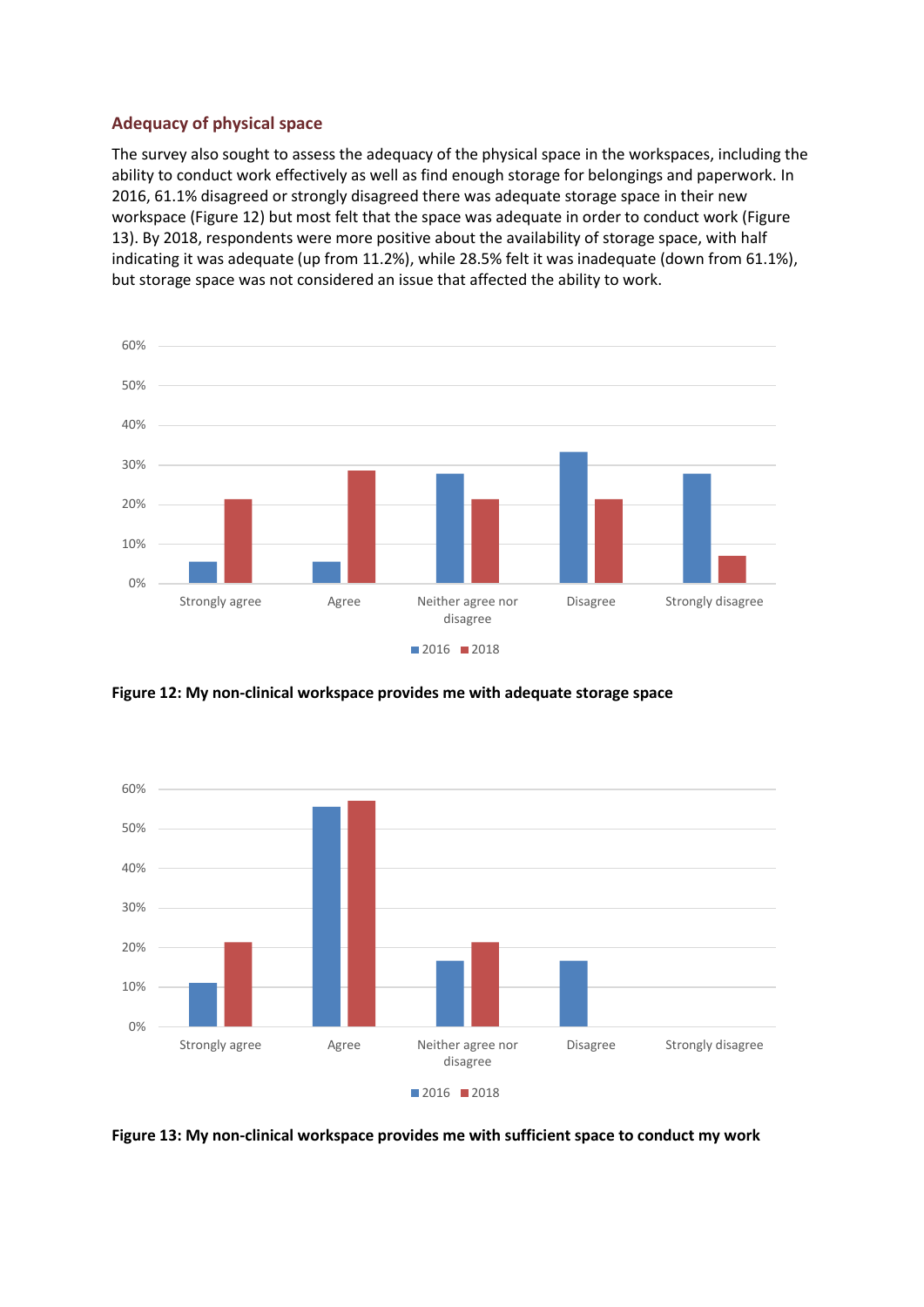

## **Figure 14: Is there any work you would like to be able to do at your non-clinical workspace but are unable to?**

In 2018, 57.1% of respondents felt there was work they would like to be able to do at their desks but were currently unable to do, down from 66.7% in 2016 (Figure 14). Respondents' commonly expressed need in the earlier survey was to be able to do video conferencing or tele-conferencing at their desks. A few respondents made similar comments in the 2018 survey; some others felt a need for more privacy for one-to-one meetings and to have private phone conversations at the workspace.

# **Conclusion**

This survey was conducted to find out whether the SMOs' views on their new non-clinical work environment at Burwood Hospital had changed since they were surveyed in 2016, shortly after moving into the premises.

In 2016, survey respondents expressed concern about reduced productivity, noise levels and distractions, inadequate storage space, inadequate provisions to maintain patient confidentiality and logistical problems related to dictation. More than half of SMOs in the open-plan area would not recommend their non-clinical workspace to colleagues.

The results of the 2018 survey show no significant shifts in the views expressed in the earlier survey. In particular, issues around privacy and noise remain.

Between a third and a half of respondents felt privacy for such things as phone conversations and meetings was either not adequate or only adequate to some extent.

Half of respondents disagreed or strongly disagreed that the work environment was quiet, and 43% felt noise distraction affected their ability to work.

While the assessed effects of the work environment on productivity has slightly improved, 43% of respondents believe their productivity has been adversely affected by the new work environment.